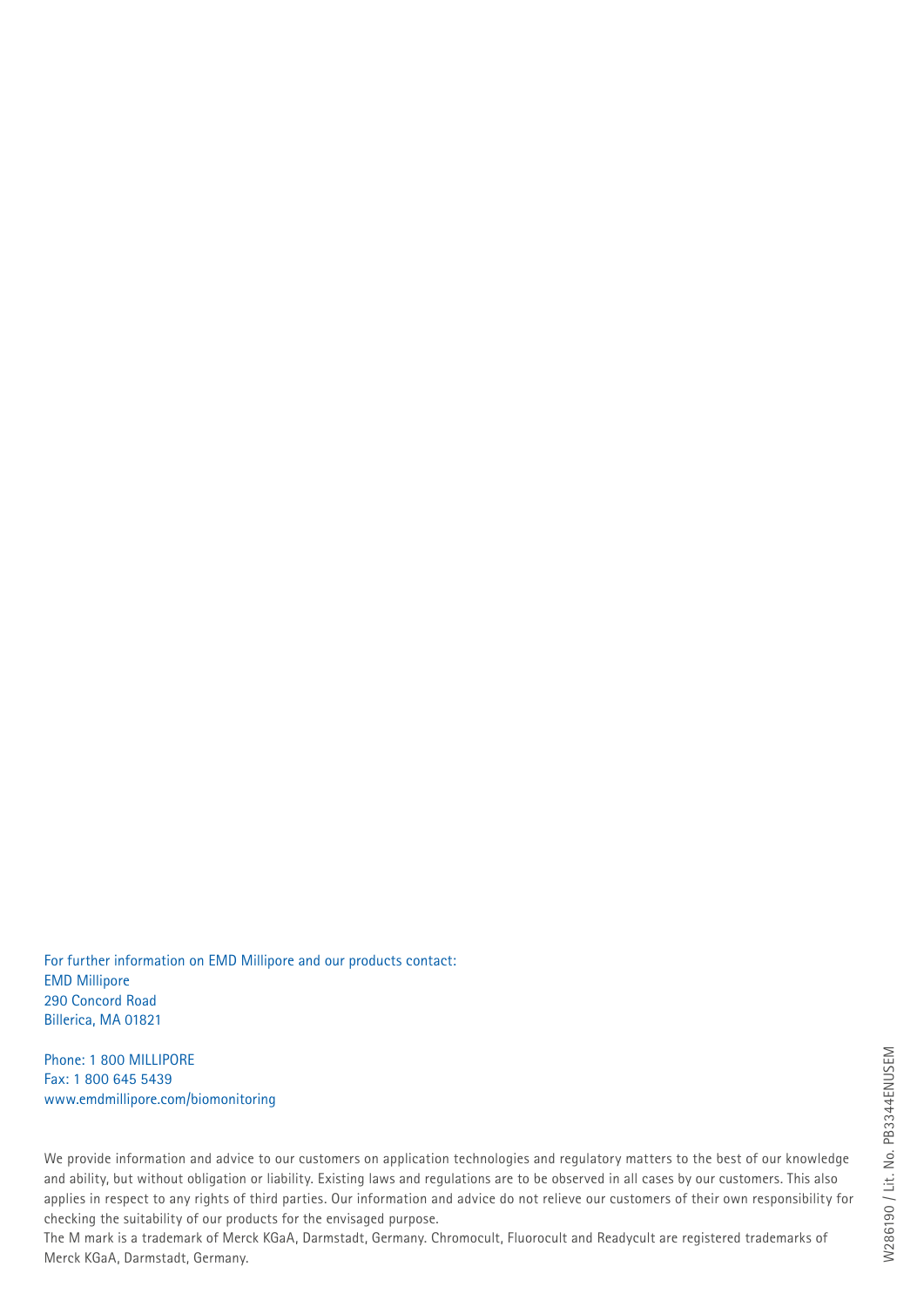

#### A sweet solution for safety Granulated media

EMD Millipore is a division of Merck KGaA, Darmstadt, Germany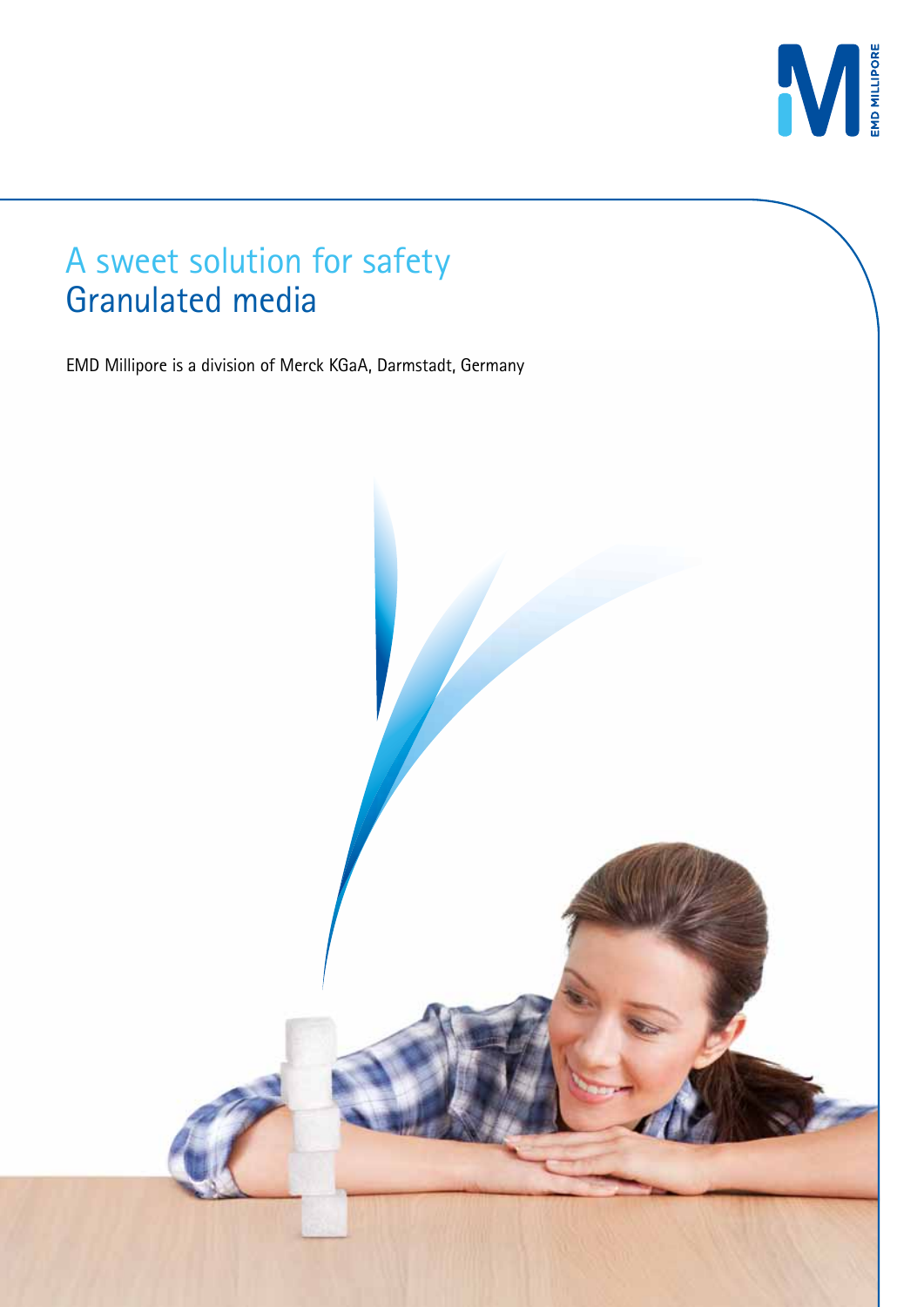

## A substantial matter

Do you take sugar with your coffee? Or with your tea? And if you do, would you rather use sugar cubes or powdered sugar? On closer consideration, this is not only a question of personal preference. It is also a matter of substance.

The same applies to media. As a customer, you find yourself faced with a choice between powdered media or granulated media. It is easy to see why substance matters here. Choosing EMD Millipore's granulated media means winning protection against the health risks of working with powders that contain hazardous substances. There is more to consider than safety, though. Granulation makes handling media much easier as well.

#### Better safe than powdered

Routinely used culture media often contain hazardous or toxic substances. Fine, powdered media produce extensive 'media dust' during handling. Inhalation of these hazardous components increases the likelihood of allergic reactions. Granulation compacts fine particles into small, uniform granules. This significantly reduces media dust generation, dispersion, and inhalation. Consequently, the reduction in airborne particles improves the overall health and safety of the working environment. Safely put: Granulated media are a better, safer choice overall.

### A quick reward

With granulation, media preparation is fast and easy. Granulated media have better flow properties than conventional powdered media. As a result they pour cleanly in your flask or container without contaminating other equipment. They do not stick to surfaces but readily sink to the bottom of the flask or container and dissolve more rapidly than powdered media. This means that when you choose granulated media you will get a quick reward.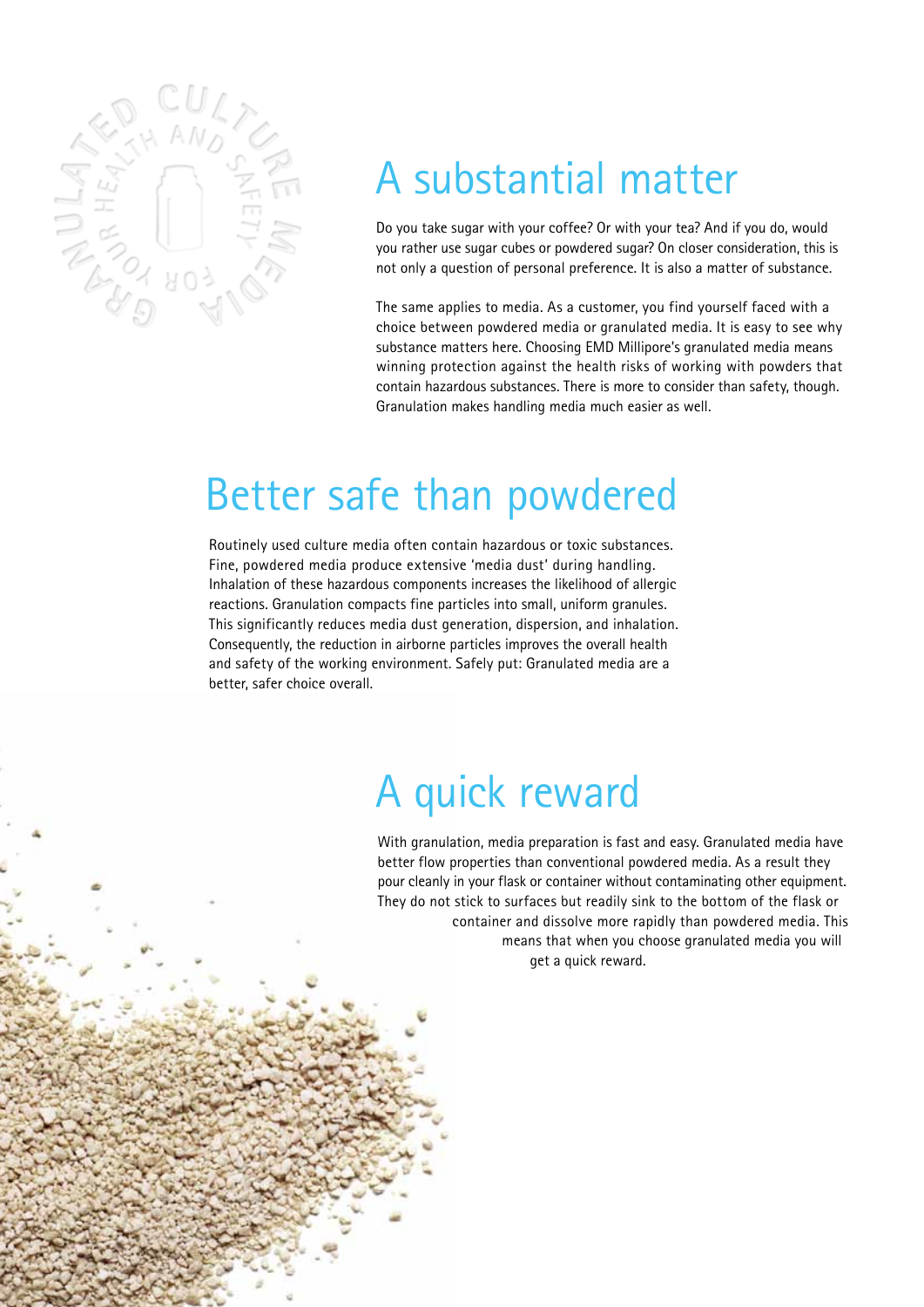# A choice you can rely on

Our quality control processes for dehydrated culture media meet ISO 11133 guidelines.

Our granulated media are of highly accurate, uniform and consistent composition. Even under humid or warm conditions, media components do not disintegrate or form clumps. The granulation process provides for a homogenous distribution of ingredients within the granules, ensuring consistent, reproducible media even when you are using only small amounts of them. After all, it is a choice you can rely on: Granulation extends shelf life for up to five years compared to the average three-year shelf life of common powdered media.

As for the sugar in your coffee: Cubes don't clump and are less likely to spill. Just don't forget to stir.

| $S_{\text{after}}$ | Significant reduction of inhalation of toxic and allergenic<br>substances resulting in fewer allergic responses.<br>Less contamination of working tools and environment.                    |
|--------------------|---------------------------------------------------------------------------------------------------------------------------------------------------------------------------------------------|
|                    | ${\color{red}A_{\color{red}ccurate:}}$ No separation of components and no clumping – even under<br>humid or warm conditions - ensure a uniform product with<br>higher performance accuracy. |
| $F_{\text{ast}}$   | Rapid and uniform dissolution in water.                                                                                                                                                     |
| $E_{\text{asier}}$ | Easier handling and weighing due to the better flow<br>properties. Media do not stick to the flask or container.                                                                            |
| $R$ eliable:       | Homogenous distribution of ingredients guarantees high<br>reproducibility even if only small amounts of media are used.                                                                     |

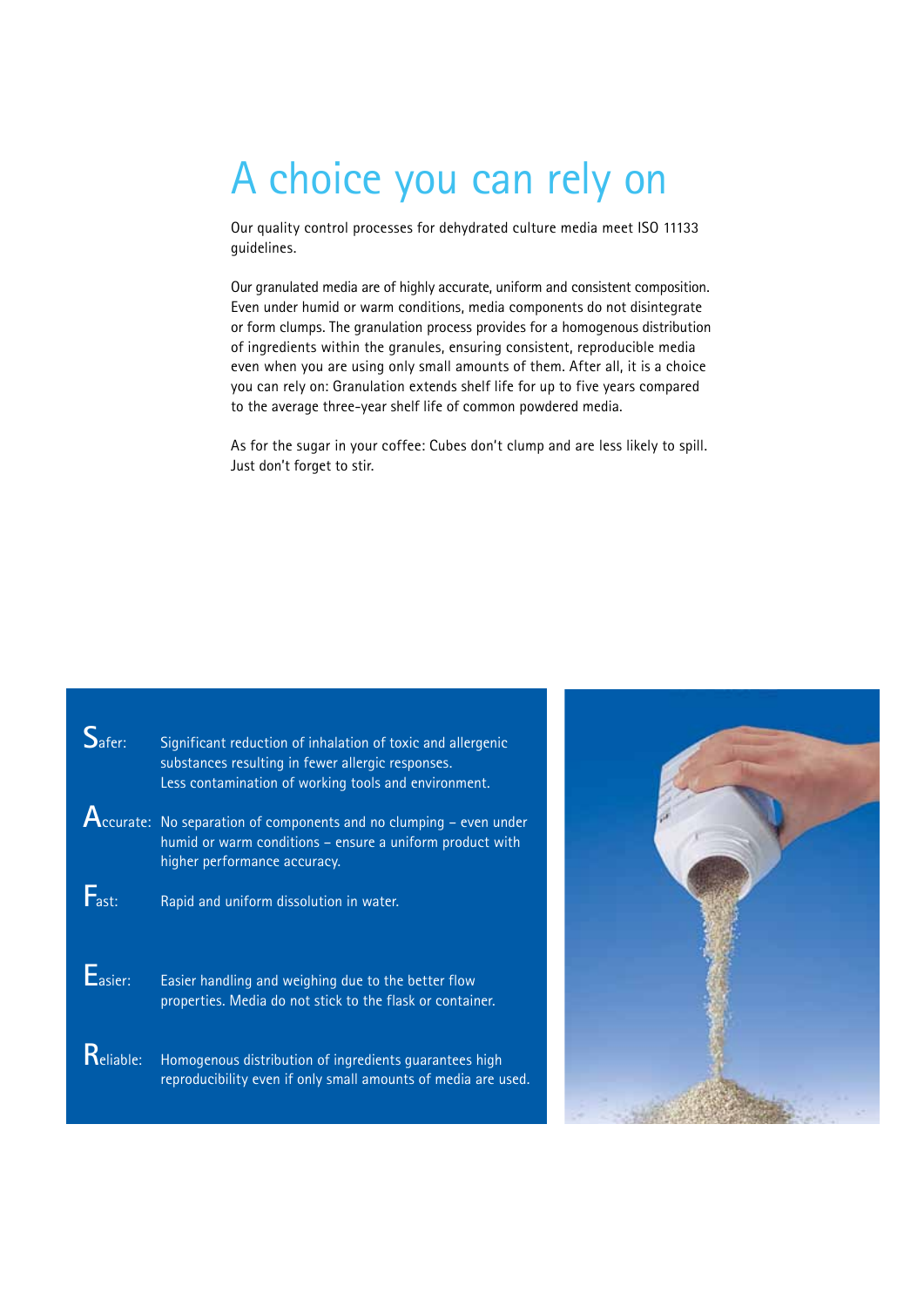# Ordering information

| Product                                                  | Package Size | Order No.    |
|----------------------------------------------------------|--------------|--------------|
| Α                                                        |              |              |
| A1 Medium                                                | 500 Grams    | 1.00415.0500 |
| Agar-Agar Purified                                       | 20 Pouches   | 1.01614.0201 |
| Agar-Agar Purified                                       | 500 Grams    | 1.01614.0500 |
| Agar-Agar Purified                                       | 1 Kg         | 1.01614.1000 |
| Agar-Agar Purified                                       | 5 Kg         | 1.01614.5007 |
| <b>Azide Dextrose Broth</b>                              | 500 Grams    | 1.01590.0500 |
| В                                                        |              |              |
| Baird-Parker Agar Base                                   | 500 Grams    | 1.05406.0500 |
| Baird-Parker Agar Base                                   | 5 Kg         | 1.05406.5007 |
| Bile Esculin Azide Agar                                  | 500 Grams    | 1.00072.0500 |
| <b>Bismuth Sulfite Agar</b><br>according to Wilson-Blair | 500 Grams    | 1.00191.0500 |
| <b>Bolton Broth Base</b>                                 | 500 Grams    | 1.00068.0500 |
| <b>Brain Heart Infusion Broth</b><br>(BHI)               | 500 Grams    | 1.10493.0500 |
| Brilliant Green 2%-Bile Broth                            | 500 Grams    | 1.05454.0500 |
| Brilliant-Green Phenol-Red<br>Lactose Glucose Agar USP   | 500 Grams    | 1.00207.0500 |
| <b>Buffered Listeria Enrichment</b><br><b>Broth Base</b> | 500 Grams    | 1.09628.0500 |
| <b>Buffered Listeria Enrichment</b><br><b>Broth Base</b> | 5 Kg         | 1.09628.5007 |
| <b>Buffered Peptone Water</b>                            | 500 Grams    | 1.07228.0500 |
| <b>Buffered Peptone Water</b>                            | 5 Kg         | 1.07228.5007 |

| Product                                                       | Package Size | Order No.    |
|---------------------------------------------------------------|--------------|--------------|
|                                                               |              |              |
| <b>CCDA Campylobacter Blood-free</b><br>Agar Base             | 500 Grams    | 1.00070.0500 |
| Cetrimide Agar Base                                           | 500 Grams    | 1.05284.0500 |
| Chromocult® Coliform Agar*                                    | 500 Grams    | 1.10426.0500 |
| Chromocult® Coliform Agar ES*                                 | 500 Grams    | 1.00850.0500 |
| Chromocult® Listeria Selective<br>Agar Base acc. to ISO 11290 | 500 Grams    | 1.00427.0500 |
| Columbia Agar Base                                            | 500 Grams    | 1.00214.0500 |

| D                                                           |             |              |
|-------------------------------------------------------------|-------------|--------------|
| <b>DRBC</b> Agar                                            | 500 Grams   | 1.00466.0500 |
| E                                                           |             |              |
| <b>EC Broth</b>                                             | $500$ Grams | 1.10765.0500 |
| <b>EC Broth, Modified</b>                                   | 500 Grams   | 1.14582.0500 |
| <b>EC Broth, Modified</b>                                   | 5 Kg        | 1.14582.5000 |
| <b>EE Broth MOSSEL</b>                                      | 500 Grams   | 1.05394.0500 |
| <b>EE Broth Mossel</b><br>according to Harmonized USP/EP/JP | 500 Grams   | 1.05403.0500 |

| <b>Fluid Thioglycollate Medium</b>           | 500 Grams   | 1.08191.0500 |
|----------------------------------------------|-------------|--------------|
| <b>Fluid Thioglycollate Medium</b>           | 5 Kg        | 1.08191.5007 |
| Fluorocult® Lauryl Sulfate Broth<br>with MUG | 500 Grams   | 1.12588.0500 |
| Fluorocult <sup>®</sup> I MX Broth           | $500$ Grams | 1.10620.0500 |
| Fluorocult <sup>®</sup> VRB Agar with MUG    | 500 Grams   | 1.04030.0500 |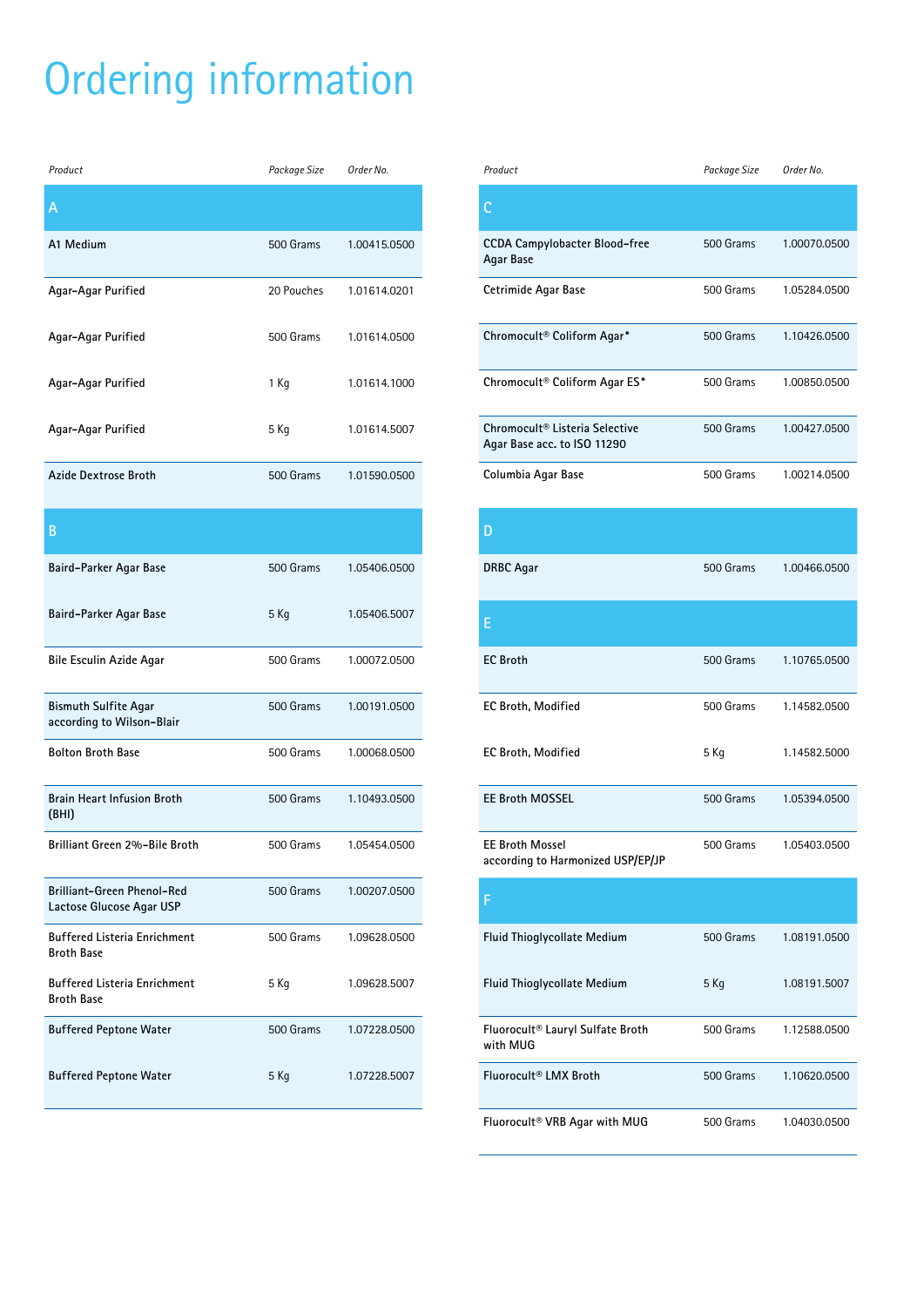| Product                                                   | Package Size | Order No.    |
|-----------------------------------------------------------|--------------|--------------|
| Fraser Listeria Selective Enrichment<br><b>Broth Base</b> | 500 Grams    | 1.10398.0500 |
| Fraser Listeria Selective Enrichment<br><b>Broth Base</b> | 5 Kg         | 1.10398.5007 |
| G                                                         |              |              |
| Giolotti-Cantoni Broth                                    | 500 Grams    | 1.10675.0500 |
| Н                                                         |              |              |
| Hektoen Enteric Agar                                      | 500 Grams    | 1.00215.0500 |
| L                                                         |              |              |
| Lactose Broth                                             | 500 Grams    | 1.07661.0500 |
| Lactose Broth                                             | $1$ Kg       | 1.07661.1000 |
| Lactose Broth                                             | 2.5 Kg       | 1.07661.2500 |
| Lauryl Sulfate Broth                                      | 20 Pouches   | 1.10266.0201 |
| Lauryl Sulfate Broth                                      | 500 Grams    | 1.10266.0500 |
| Lauryl Sulfate Broth                                      | 5 Kg         | 1.10266.5007 |
| LB Agar Miller                                            | 20 Pouches   | 1.10283.0201 |
| LB Agar Miller                                            | 500 Grams    | 1.10283.0500 |
| LB Agar Miller                                            | 5 Kg         | 1.10283.5007 |
| LB Broth Lennox                                           | 20 Pouches   | 1.00547.0201 |
| LB Broth Lennox                                           | 500 Grams    | 1.00547.0500 |
| LB Broth Lennox                                           | 5 Kg         | 1.00547.5007 |
| <b>LB Broth Miller</b>                                    | 20 Pouches   | 1.10285.0201 |
| <b>LB Broth Miller</b>                                    | 500 Grams    | 1.10285.0500 |
| <b>LB Broth Miller</b>                                    | 5 Kg         | 1.10285.5007 |

| Product                                             | Package Size | Order No.    |
|-----------------------------------------------------|--------------|--------------|
| Letheen Agar Base Modified                          | 500 Grams    | 1.10404.0500 |
| Letheen Broth Base Modified                         | 500 Grams    | 1.10405.0500 |
| Listeria Enrichment Broth<br>(Antibiotics Included) | 500 Grams    | 1.10549.0500 |
| Lysine Iron Agar                                    | 500 Grams    | 1.11640.0500 |
| M                                                   |              |              |
| M 17 Agar                                           | 500 Grams    | 1.15108.0500 |
| M 17 Broth                                          | 500 Grams    | 1.15029.0500 |
| MacConkey Agar                                      | 500 Grams    | 1.00205.0500 |
| MacConkey Agar                                      | 5 Kg         | 1.00205.5007 |
| MacConkey Broth                                     | 500 Grams    | 1.05396.0500 |
| <b>Malt Extract Broth</b>                           | 500 Grams    | 1.05397.0500 |
| <b>Mannitol Salt Agar</b>                           | 500 Grams    | 1.05404.0500 |
| <b>Meat Extract</b>                                 | 500 Grams    | 1.03979.0500 |
| m-Endo Agar LES                                     | 500 Grams    | 1.11277.0500 |
| m-Enterococcus Agar Base                            | 500 Grams    | 1.05289.0500 |
| m-FC Agar                                           | 500 Grams    | 1.11278.0500 |
| Microbial Content Test Agar                         | 500 Grams    | 1.07324.0500 |
| MRS Agar                                            | 500 Grams    | 1.10660.0500 |
| <b>MRS Broth</b>                                    | 500 Grams    | 1.10661.0500 |
| <b>MRS Broth</b>                                    | 2.5 Kg       | 1.10661.2500 |
| <b>MRS Broth</b>                                    | 25 Kg        | 1.10661.9025 |
| <b>MYP Agar Base</b>                                | 500 Grams    | 1.05267.0500 |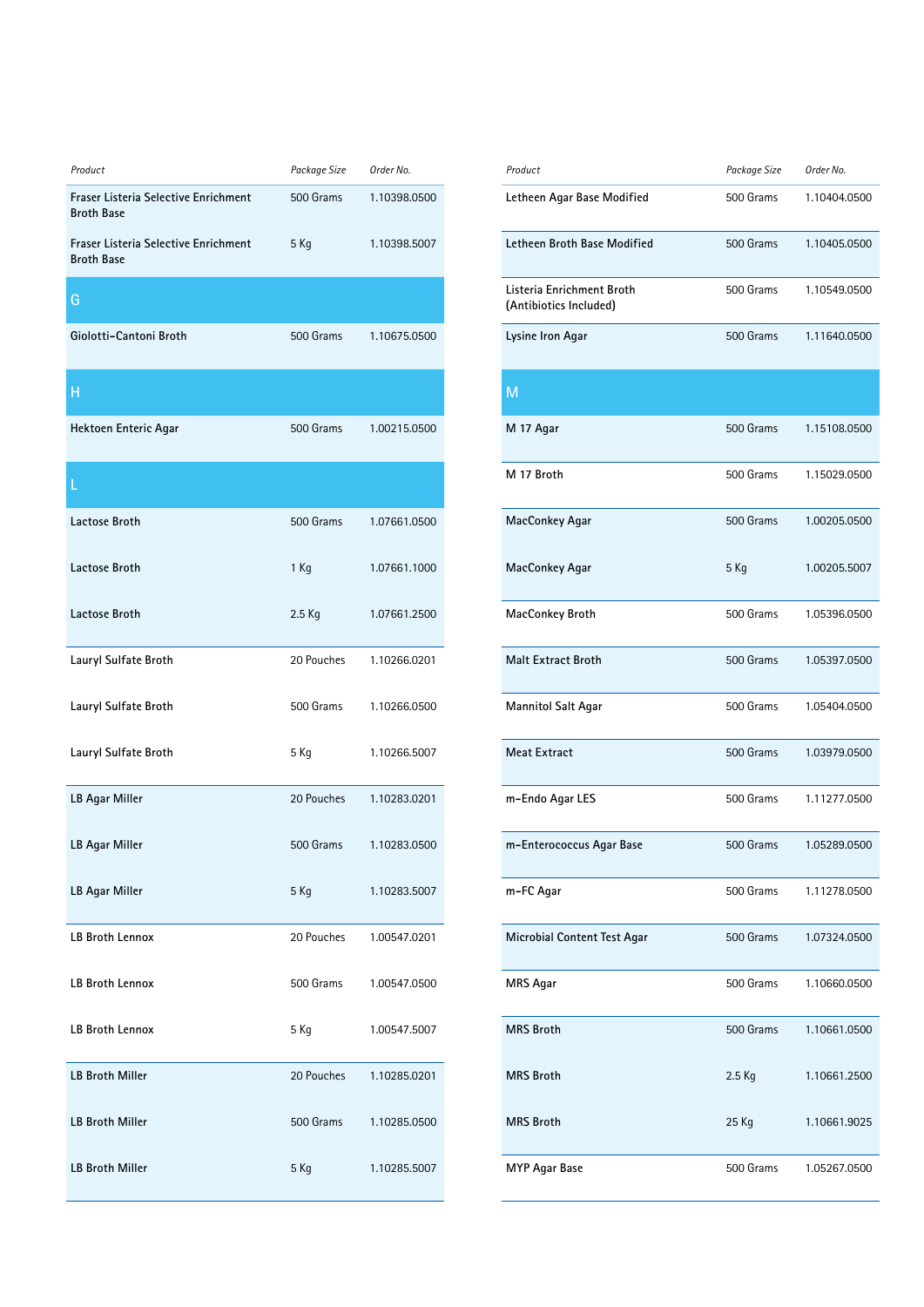| Product                             | Package Size | Order No.    |
|-------------------------------------|--------------|--------------|
| N                                   |              |              |
| Nutrient Agar                       | 500 Grams    | 1.05450.0500 |
| Nutrient Agar                       | 5 Kg         | 1.05450.5007 |
| <b>Nutrient Broth</b>               | 500 Grams    | 1.05443.0500 |
| <b>Nutrient Broth</b>               | 5 Kg         | 1.05443.5007 |
| 0                                   |              |              |
| OGYE Agar Base                      | 500 Grams    | 1.05978.0500 |
| Orange Serum Agar                   | 500 Grams    | 1.10673.0500 |
| Oxford Listeria Selective Agar Base | 500 Grams    | 1.07004.0500 |
| P                                   |              |              |
| Peptone from Meat (Pancreatic)      | 1 Kg         | 1.07214.1000 |
| Peptone from Meat (Peptic)          | 20 Pouches   | 1.07224.0201 |
| Peptone from Meat (Peptic)          | 1 Kg         | 1.07224.1000 |
| Peptone from Meat (Peptic)          | 2.5 Kg       | 1.07224.2500 |
| Peptone from Soymeal (Papaic)       | 500 Grams    | 1.07212.0500 |
| Peptone from Soymeal (Papaic)       | 25 Kg        | 1.07212.9027 |
| Plate Count Agar                    | 20 Pouches   | 1.05463.0201 |
| Plate Count Agar                    | 500 Grams    | 1.05463.0500 |
| Plate Count Agar                    | 5 Kg         | 1.05463.5007 |
| Potato Dextrose Agar                | 20 Pouches   | 1.10130.0201 |
| Potato Dextrose Agar                | 500 Grams    | 1.10130.5000 |
| Potato Dextrose Agar                | 5 Kg         | 1.10130.5007 |
| Potato Dextrose Broth               | 500 Grams    | 1.00510.0500 |

| Product                                        | Package Size | Order No.    |
|------------------------------------------------|--------------|--------------|
| Presence-Absence Broth                         | 500 Grams    | 1.00414.0500 |
| R                                              |              |              |
| Rappaport-Vassiliadis Broth                    | 500 Grams    | 1.07700.0500 |
| <b>RBC</b> Agar                                | 500 Grams    | 1.00467.0500 |
| Readycult® Coliforms 100                       | 20 Tests     | 1.01298.0002 |
| Readycult <sup>®</sup> Coliforms 100           | 200 Tests    | 1.01298.0003 |
| RVS Broth according to Harmonized<br>USP/EP/JP | 500 Grams    | 1.07666.0500 |
| S                                              |              |              |
| Sabouraud 4%-Dextrose Agar                     | 500 Grams    | 1.05438.0500 |
| Sabouraud 4%-Dextrose Agar                     | 5 Kg         | 1.05438.5007 |
| Selenite Cystine Broth                         | 500 Grams    | 1.00212.0500 |
| <b>SIM Medium</b>                              | 500 Grams    | 1.05470.0500 |
| Sodium Chloride Peptone                        | 500 Grams    | 1.10582.0500 |

| Broth, Buffered                              |           |              |
|----------------------------------------------|-----------|--------------|
| Sorbitol MacConkey Agar                      | 500 Grams | 1.00213.0500 |
| SPS (Sulfite Polymyxin Sulfadiazine)<br>Agar | 500 Grams | 1.10235.0500 |

| T                                                  |            |              |
|----------------------------------------------------|------------|--------------|
| TAT (Tryptic Azolectin Tween)<br><b>Broth Base</b> | 500 Grams  | 1.11723.0500 |
| <b>Terrific Broth</b>                              | 20 Pouches | 1.01629.0201 |
| <b>Terrific Broth</b>                              | 500 Grams  | 1.01629.0500 |
| <b>Terrific Broth</b>                              | 5 Kg       | 1.01629.5007 |
| <b>Terrific Broth</b>                              | 10 Kg      | 1.01629.9010 |
| <b>Tetrathionate Broth Base</b>                    | 500 Grams  | 1.05285.0500 |
| TGE Agar                                           | 500 Grams  | 1.10128.0500 |